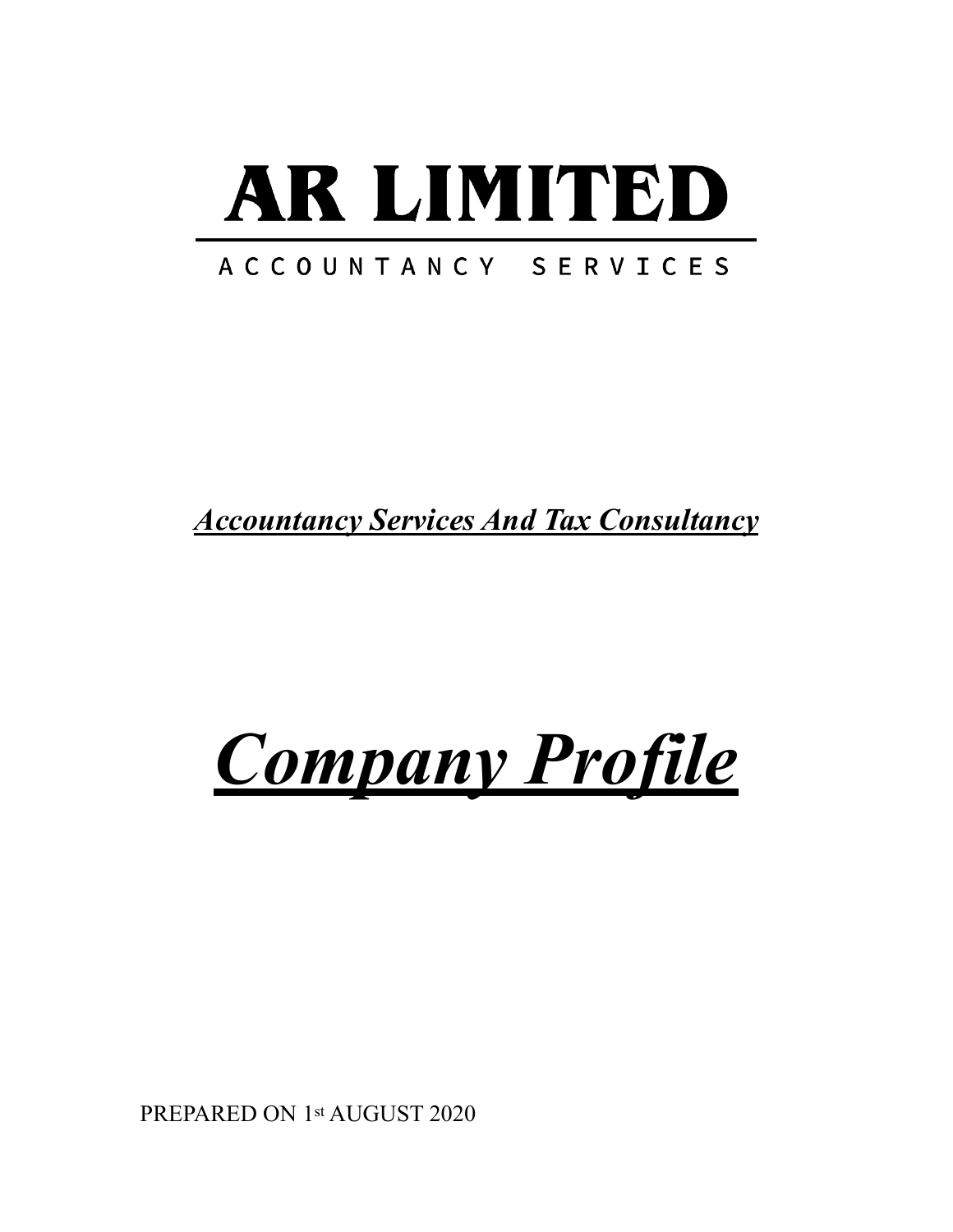#### **FIRM'S BACKGROUND**

AR Limited was registered as a Limited Company on the 10<sup>th</sup> of June 1997.

The firm offers Accountancy Services and Tax Consultancy.

The services offered are targeted at small and medium scale businesses, already in operation, which

- do not need a full time fully qualified accountant but would still like to get professional accountancy services in their businesses
- are having issues or struggling with their accounting issues
- need their whole accounts system rejuvenated.

Note the firm does not offer Auditing Services but does prepare accounts for clients in preparation for the auditors.

#### **OFFICE LOCATION AND ADDRESS**

AR Limited Plot 1 Vubyabirengye Rd, Ntinda (Opposite the Ntinda New Market) on Ntinda Road/Stretcher Road P.O. Box 28124 Kampala, Uganda

#### **WORK METHODS**

The work methods used by the firm are the following

- **1. Training**
- **2. Set Up of Accounts Systems**
- **3. Running of Accounts Systems**
- **4. Tax Compliance Services**
- **5. Business Therapy**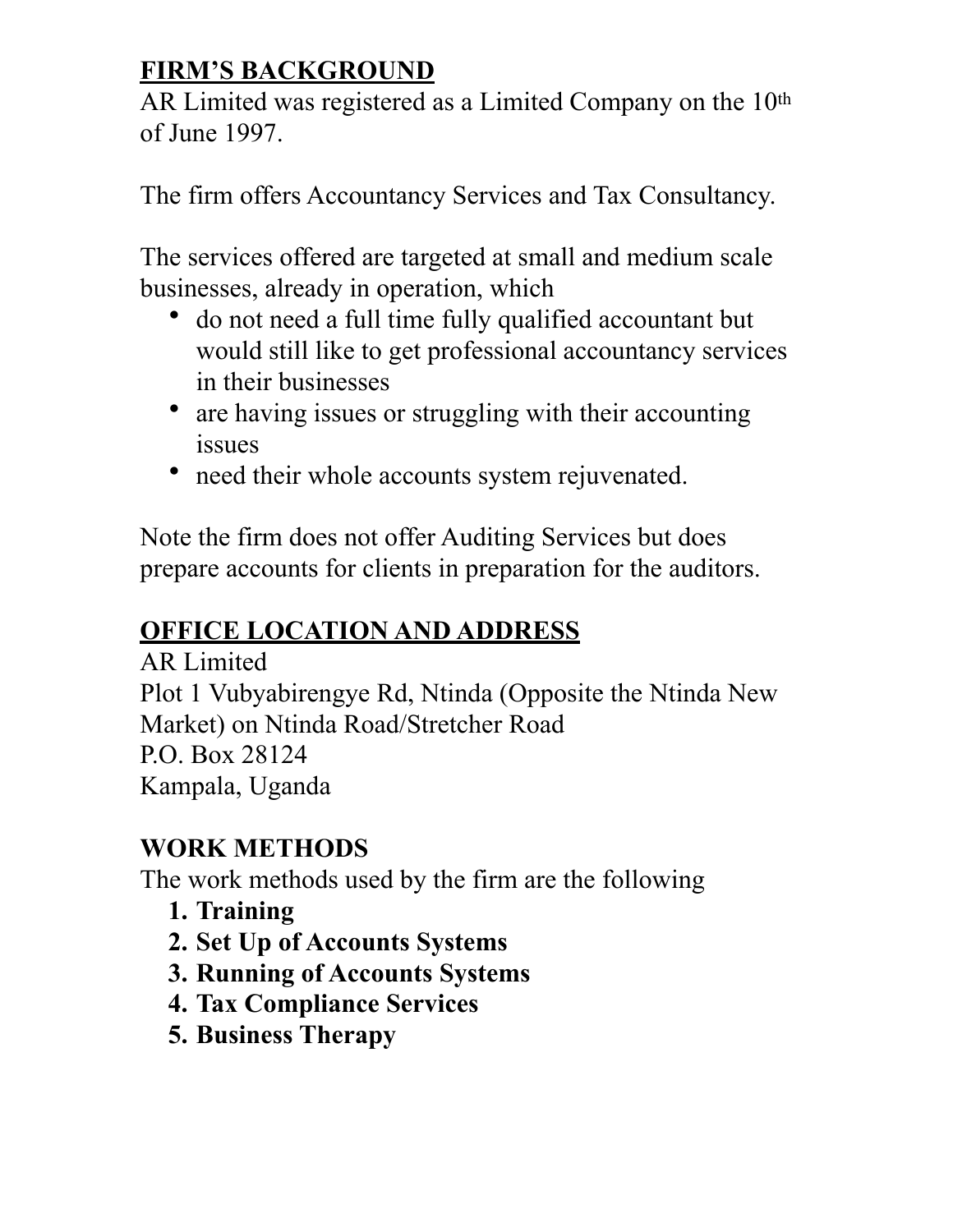#### **1. TRAINING**

We carry out the training in various common accounting packages, having got working experience in several of these packages. However, we do specialize in an accounts package called QuickBooks.

Our training is normally runs for a total of 5 days for 3 hours each day.

After this period, the trained personnel are usually able to move on their own if they already have an already set-up and running system at work.

The Course outline for this training is as laid out below

| <b>COURSE OUTLINE</b>                         |
|-----------------------------------------------|
| <b>DAY ONE</b>                                |
| <b>Cheque Payments</b>                        |
| Enter Bills & Pay Bills                       |
| • Accounts Payable Report                     |
| <b>Sales Receipts</b>                         |
| Invoices & Receive Payments                   |
| <b>Accounts Receivable Reports</b>            |
| Generating and understanding P&L & BS Reports |
|                                               |
| <b>DAY TWO</b>                                |
| Departments Reporting/Classes                 |
| VAT on Sales & Purchases                      |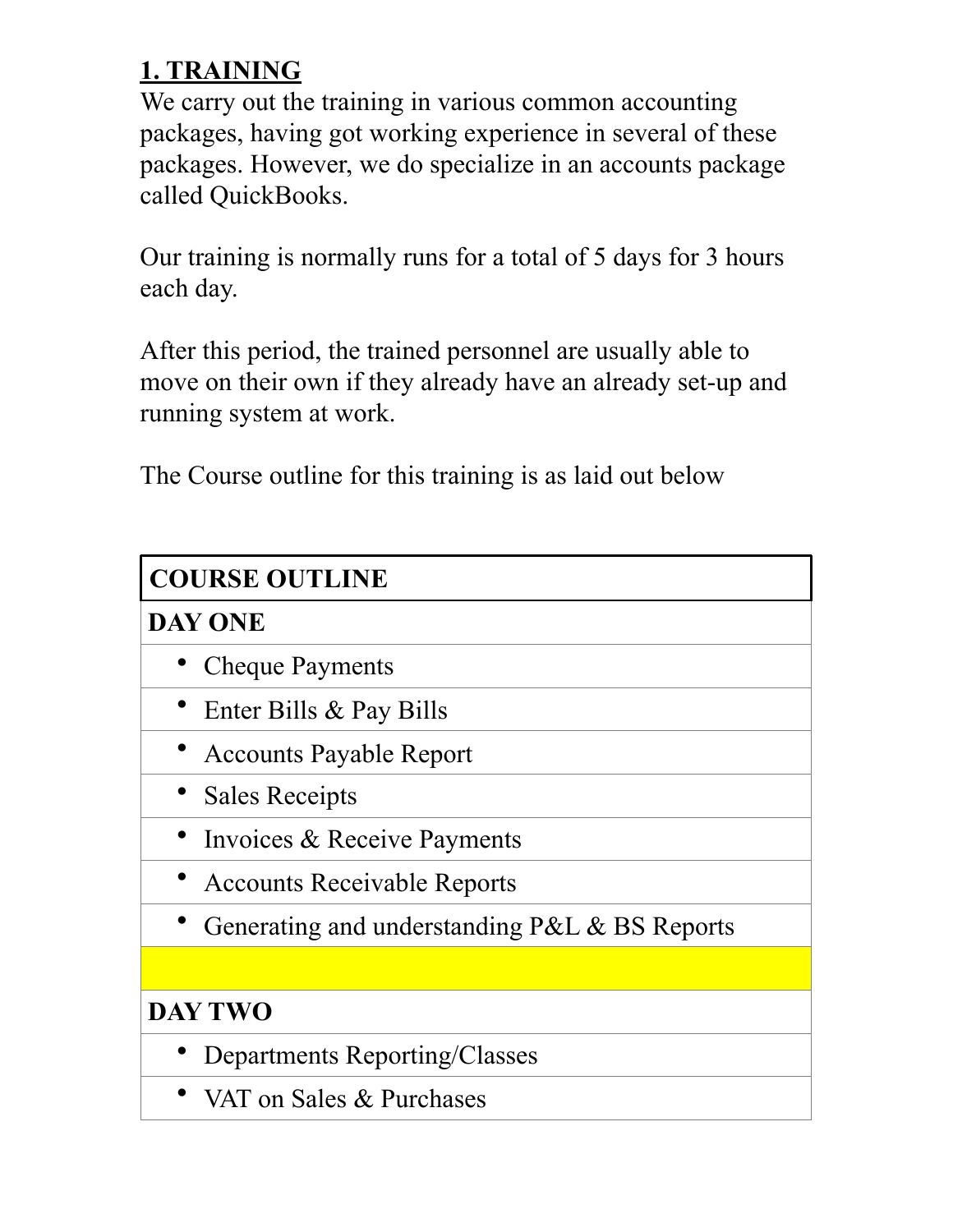| Credit Memos & Refunds                                                                |
|---------------------------------------------------------------------------------------|
| <b>Bill Credits</b>                                                                   |
| Customer Job Tag and reimbursements                                                   |
| Back-up and Restore Procedures                                                        |
|                                                                                       |
| <b>DAY THREE</b>                                                                      |
| <b>Budgeting</b>                                                                      |
| Payroll (how to handle in QuickBooks)                                                 |
| Journals                                                                              |
| <b>Memorized Transactions</b>                                                         |
| Prepayments                                                                           |
|                                                                                       |
| <b>DAY FOUR</b>                                                                       |
| <b>Bank Reconciliation</b>                                                            |
| Fixed Asset & Depreciation (how to handle in<br>$\bullet$<br>QuickBooks)              |
| Set up of New Users and Access Levels                                                 |
| Go through Preferences                                                                |
| Multi-currency feature usage                                                          |
|                                                                                       |
| <b>DAY FIVE</b>                                                                       |
| Introduction to Taxes                                                                 |
| $PAYE - Define$ , how it is computed, how it is filed/paid,<br>non-compliance effects |

• VAT  $\hspace{1.6cm}$   $\hspace{1.6cm}$   $\hspace{1.6cm}$   $\hspace{1.6cm}$   $\hspace{1.6cm}$   $\hspace{1.6cm}$   $\hspace{1.6cm}$   $\hspace{1.6cm}$   $\hspace{1.6cm}$   $\hspace{1.6cm}$   $\hspace{1.6cm}$   $\hspace{1.6cm}$   $\hspace{1.6cm}$   $\hspace{1.6cm}$   $\hspace{1.6cm}$   $\hspace{1.6cm}$   $\hspace{1.6cm}$   $\hspace{1.6cm}$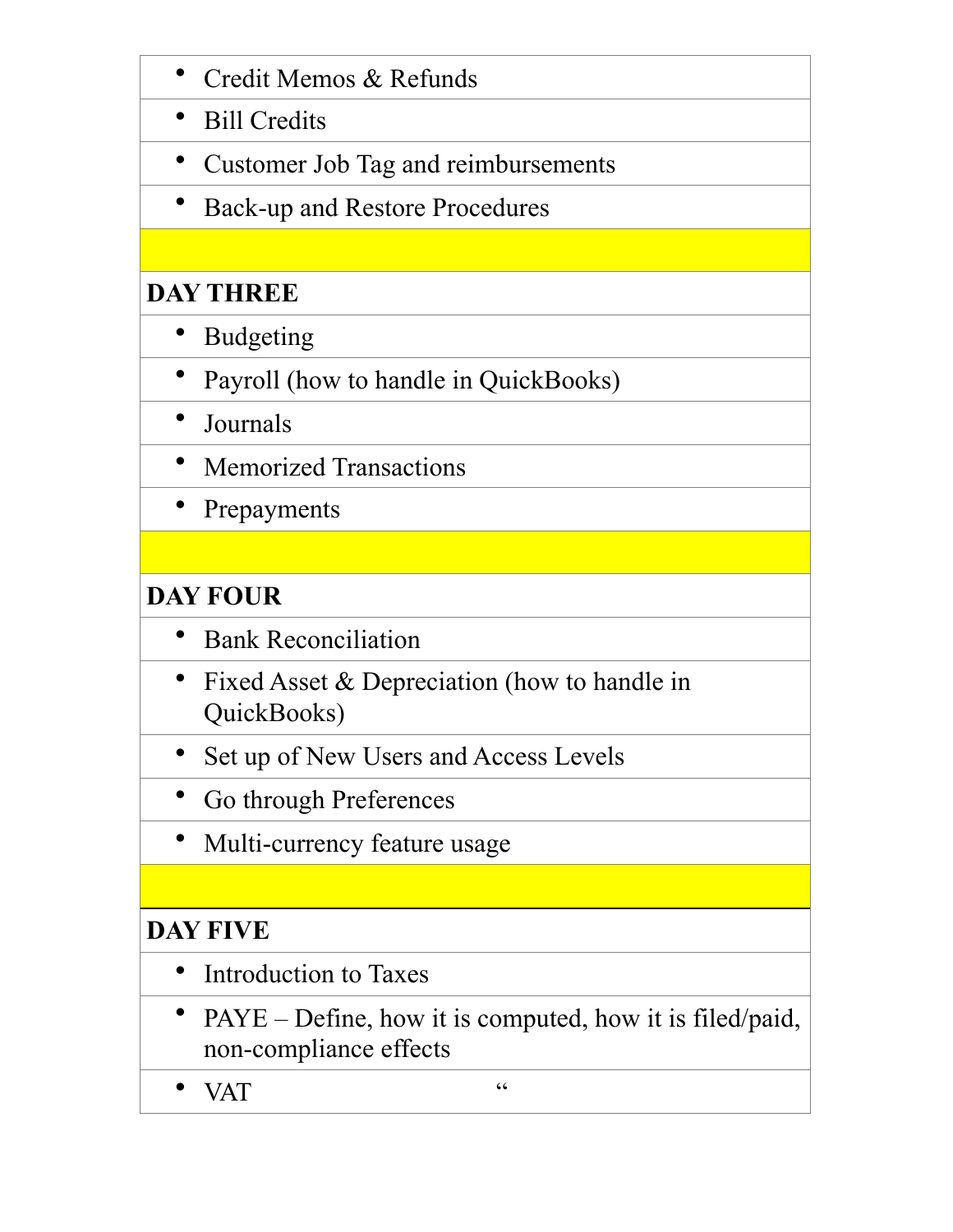| • Provisional Tax | $\epsilon$ |
|-------------------|------------|
| • Final Tax       | $\epsilon$ |
| • Rental Tax      | cc         |
| • Withholding Tax | $\epsilon$ |
| • NSSF            |            |

The charge for this is U.Shs 350,000 per person when we have in house classes and U.Shs 3,000,000 when we come to train you in your own premises.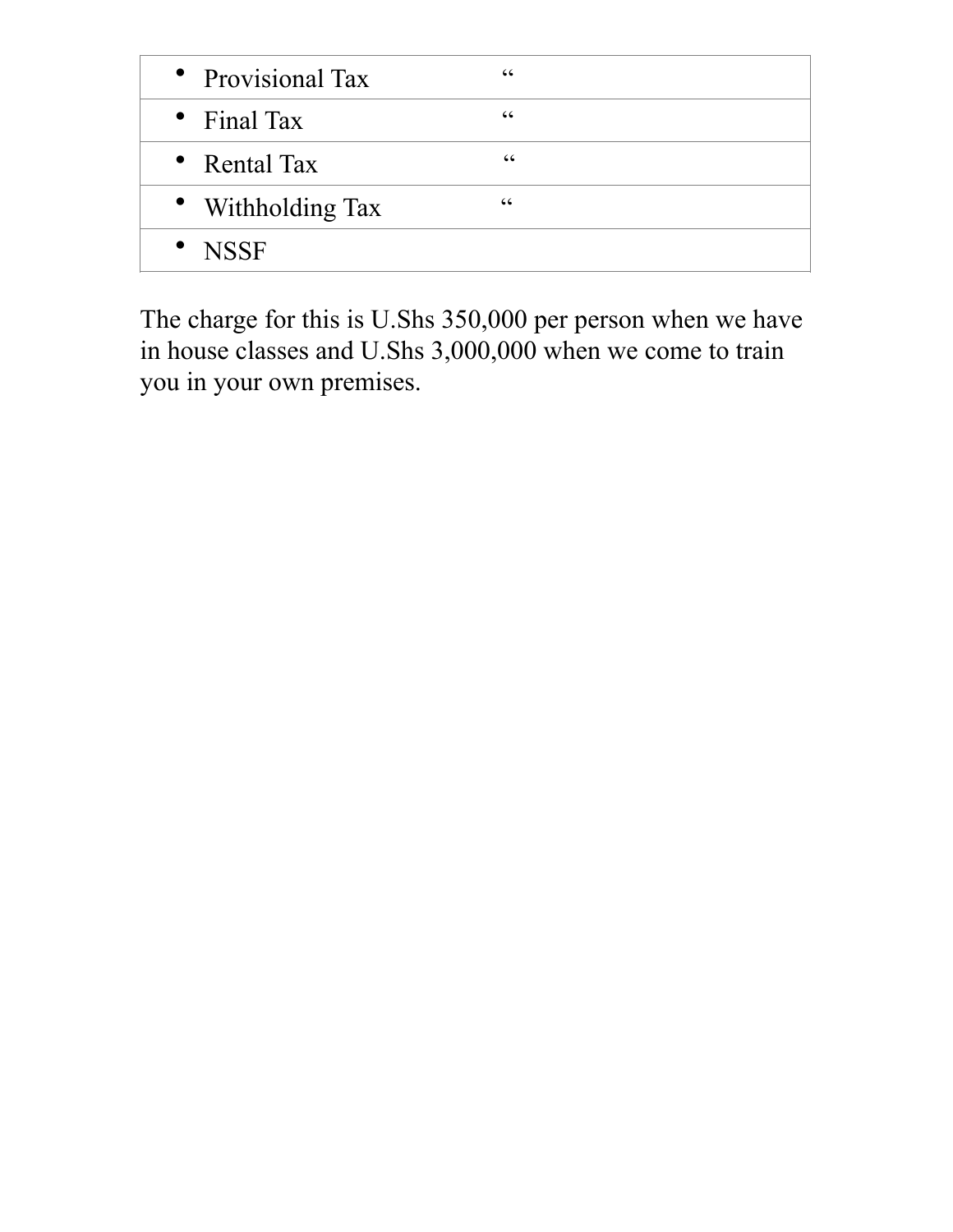#### **2. SET UP OF ACCOUNTING SYSTEMS**

On completion of training, AR Limited then goes into setting up and running accountancy systems for firms, both new and already existing ones.

For set up, this is done by first studying the firms and the environment in which they operate.

Thereafter, a system is designed for the firm based on the findings of the study. These systems are in all cases computerbased systems.

An accounts package is selected which will suit the firm's operations is purchased and installed on the firm's computers.

Thereafter, the accounts procedures (how to write vouchers, banking procedures and documentation, payroll taxes procedures and documentation, etc) are taught to the firm's accounts staff.

At the same time, the postings to the accounts package of all the financial transactions are then carried out by the client staff under our supervision.

The final step is usually the training of how to generate the various reports that can be obtained by the package and which reports should be made by whom for whom, when, etc.

The set-up fee ranges depending on the workload and other circumstances but ranges from U. Shs 3,000,000 to U. Shs 6,000,000 (before VAT).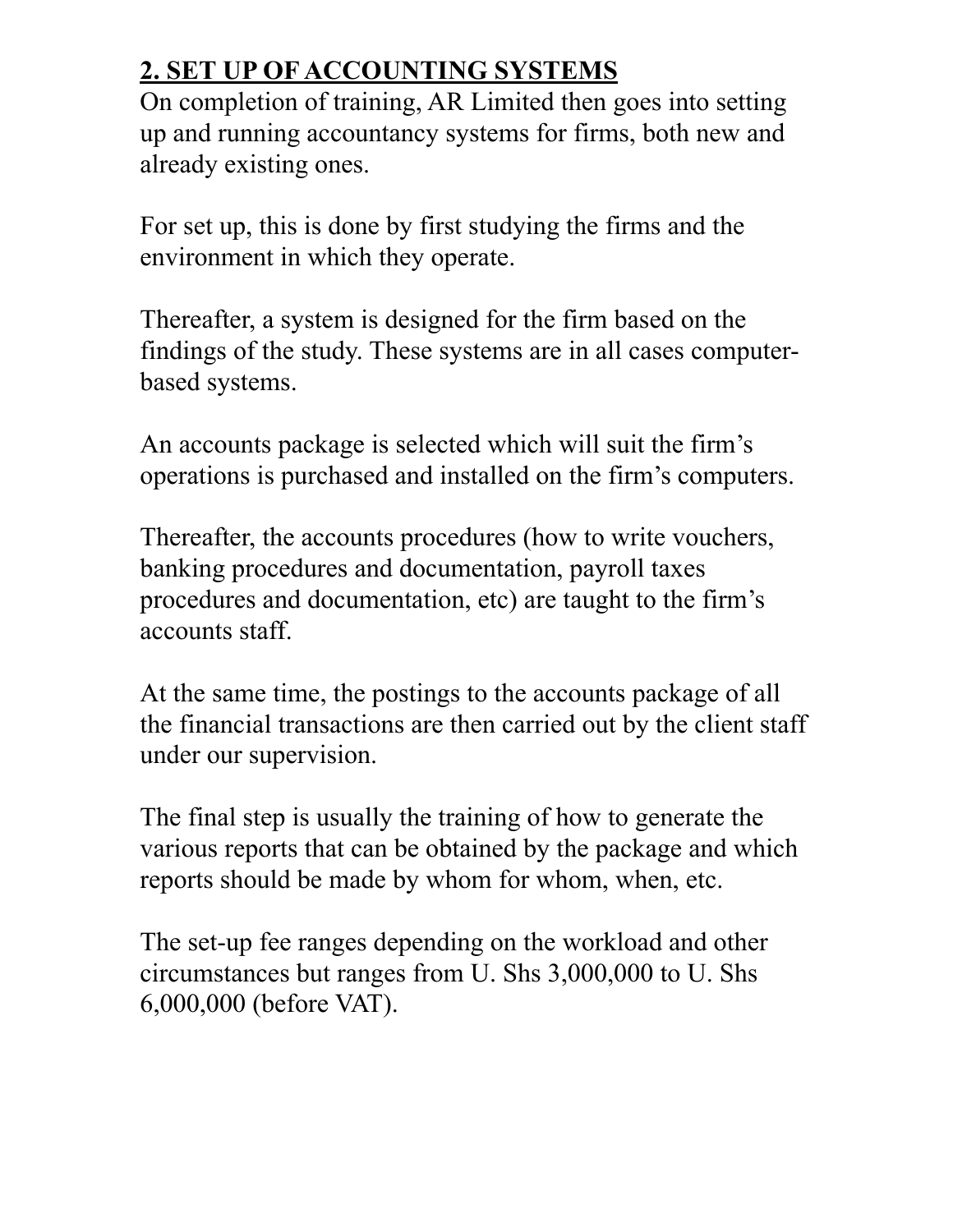#### **3. SUPERVISION OF THE ACCOUNTS SYSTEM**

For some clients, on completion of set-up, we do supervise the running of their accounts system.

This is done by us providing a staff member who visits the client for a certain amount of time a certain number of days in a week.

The number/hours for these visits depends on the workload in the client's business.

In this time, we will carry out the following

- Post all the accounts transactions into the accounts package QuickBooks, which we already set up or help review the postings in case the client already has someone who does the posting.
- Ensure cash received and banked is properly documented and tallies
- Ensure the petty cash system is running smoothly
- Deal with the tax issues like PAYE, VAT and NSSF.
- Provide the Managers with the appropriate financial records (debtors listings), profit and loss accounts, Balance Sheet, bank balances, etc as required
- Analyze the records and give you managerial tips based on these records
- Assist in preparing the required financial records for audit purposes when due

For this to work, the client will need to appoint one of their staff, say the receptionist or an administrator, who we will be working with and who will be the one to carry out the day to day clerical work of the accounts department.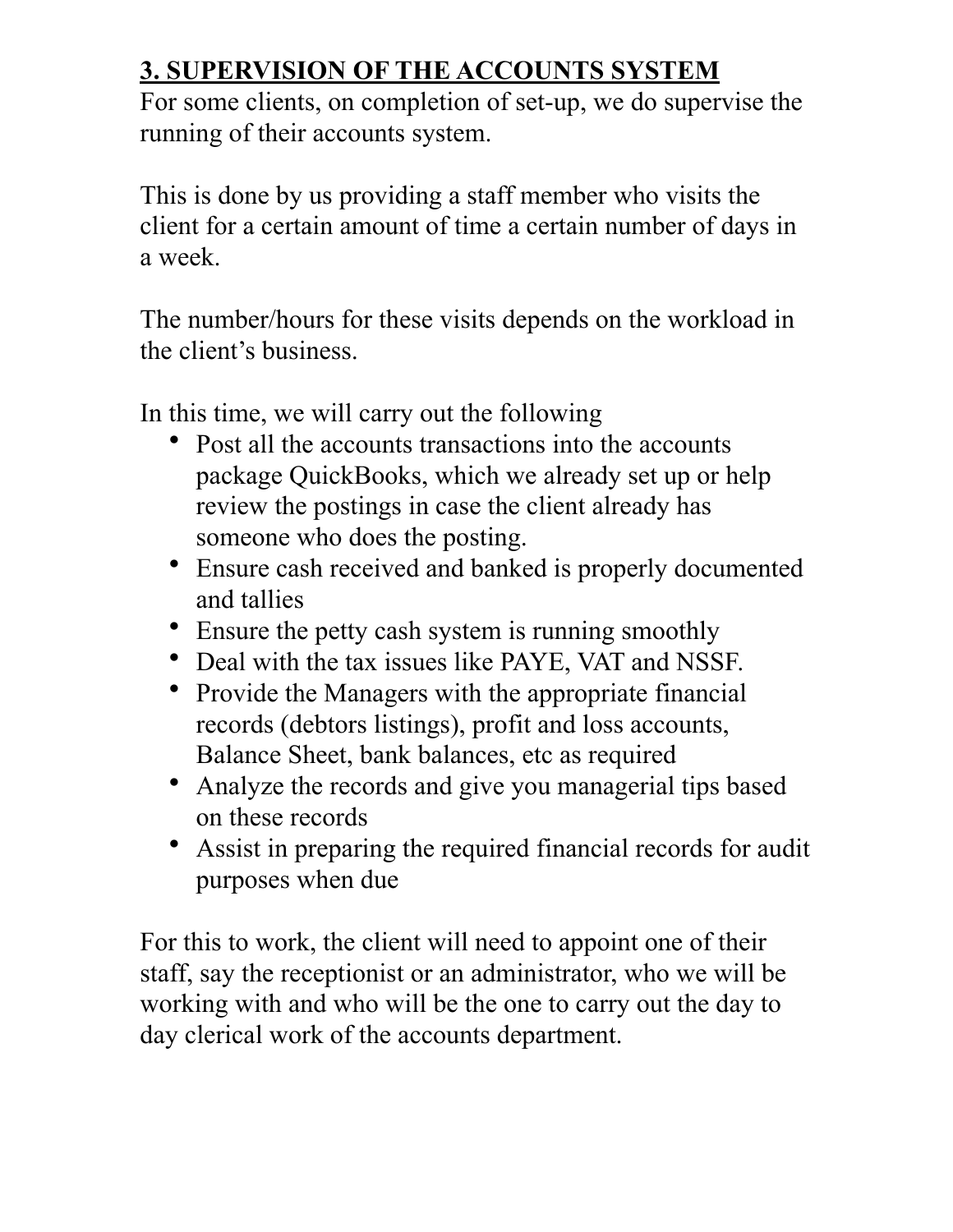These will include

- Handling the petty cash
- Writing out cheque payment vouchers and the actual cheques (and possibly paying out the cheques)
- Receiving the money paid in by your clients (making our receipts) and ensuring the money is banked
- etc

The fee for this work ranges from 700,000 per month for a once a week visit to 1,500,000 for a three-times-a-week visit.

For some clients, we do run their accounts system meaning we take over the role of the accountant in their firm.

This is by providing a full-time staff member who works at the client's premises under the same conditions as the rest of the client's staff.

This means they work the same hours and days as the client's staff. They are directly supervised by the clients Managers/ Supervisors and obey all rules and regulations that the rest of the client's staff are subjected to.

The advantage for the client is that this staff member gets support from the AR Limited team for all work-related issues as well as staff issues like day offs, so that the client is not bothered by cases of staff absence, etc.

The fee for the work where we have a permanent member of staff in your premises ranges from U.Shs 1.500,000 to 3,000,000 per month depending on the workload and other circumstances.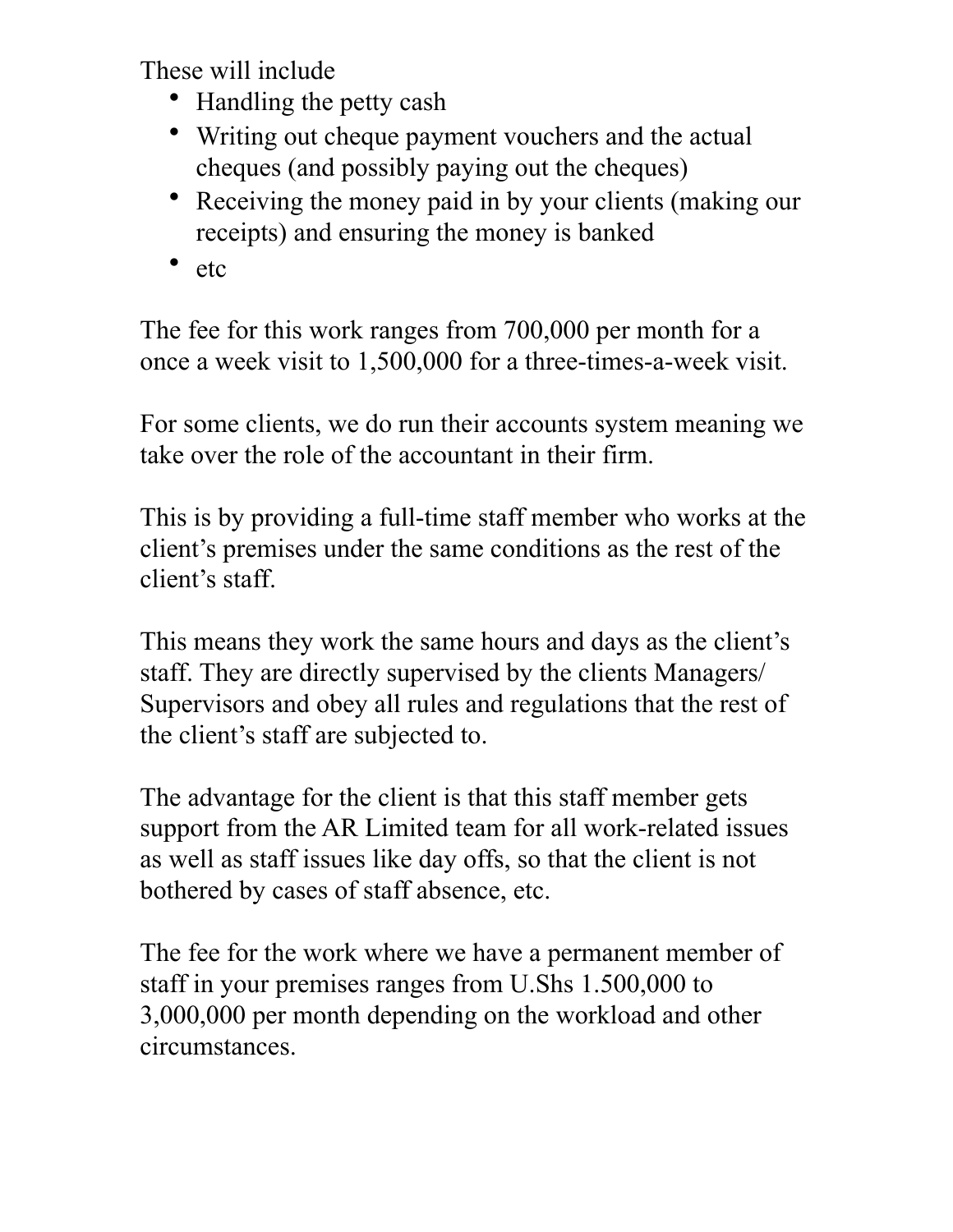#### **4. TAX COMPLIANCE SERVICES**

We also do offer tax compliance services for the monthly taxes of PAYE, NSSF, VAT and Withholding Tax. The services offered include calculation/computation, filling of relevant forms and submission of liabilities to the relevant tax authorities.

For the yearly taxes like income tax/corporation tax, we do help in the process of preparing the accounts for the external auditors, ensuring all relevant steps have been taken before the auditors come in to carry out the annual/quarterly audits are carried out.

We, if required can also assist in the whole audit process and can also carry out the filing of the audited accounts with the relevant tax authorities.

For the monthly tax compliance services, the fees range from U. Shs 700,000 per month to U. Shs 1,500,000 per month (before VAT) depending on the workload and other circumstances.

For the assistance in the income tax/corporation tax issues, the fee ranges from 2,000,000 to 4,000,000 (before VAT) depending on the workload and other circumstances.

Some of these other circumstances are to do with how much work in involved in getting the books of accounts into "shape" ready to be presented to the Auditors.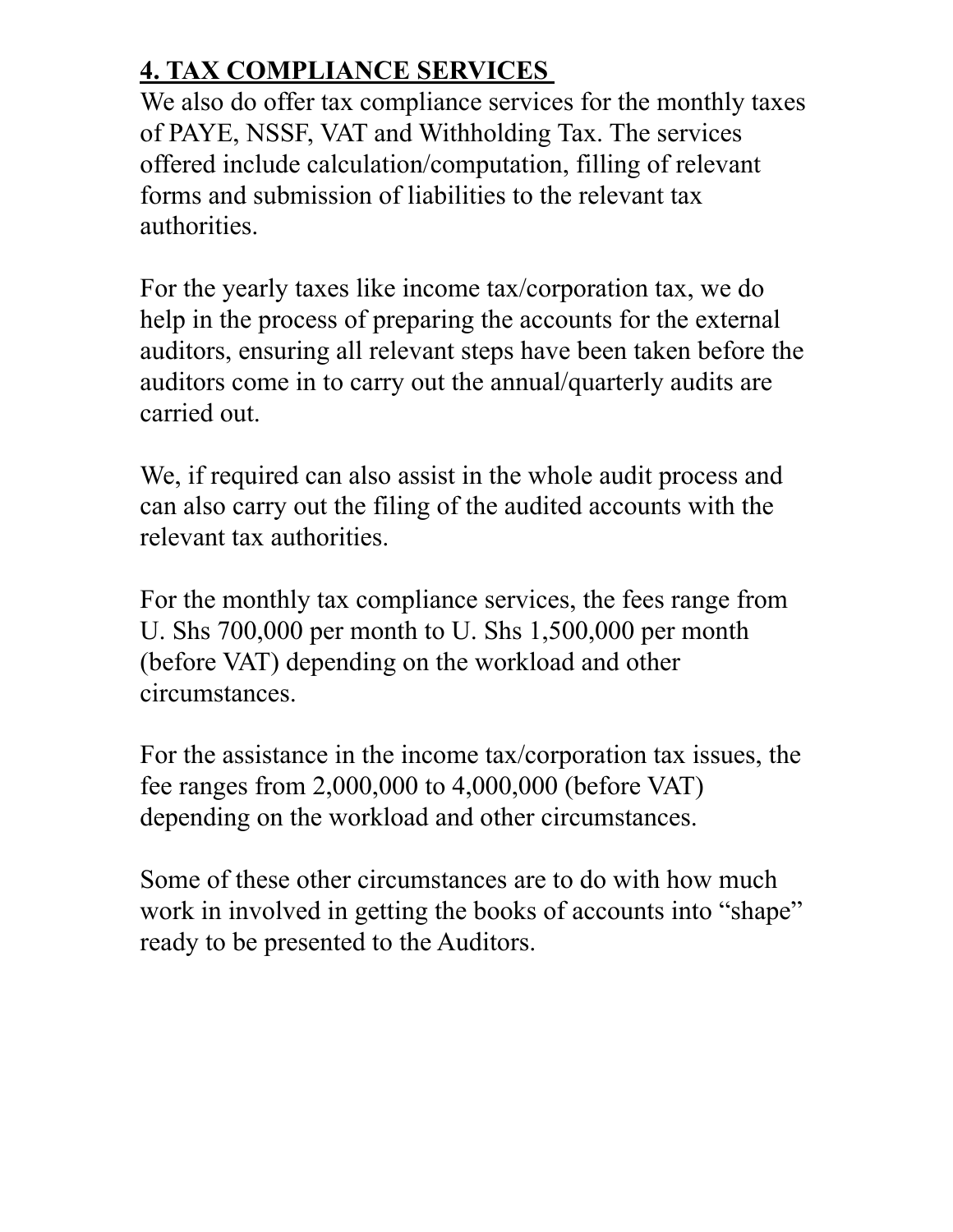#### **5. BUSINESS THERAPHY**

In Business Therapy, we offer a number of services which helps our clients ensure their businesses are getting the best financially in the circumstances they are in.

In this part we

- a) Get our clients to consult us as and when needed on all financial issues as and when they come about
- b) Carry out business investigations on systems and procedures to help sort out teething problems
- c) Help go through and interpret financials for Senior Management and Board Members as required
- d) Help business owners to "talk to themselves" and in so doing help self-improve their businesses
- e) Help in crucial business decision making times
- f) Etc

Business Therapy is generally not charged separately. Instead it is usually offered free of charge on top of some of the above services that clients may have selected to do.

However, if required as a separate service, this can be provided at a mutually agreed fee.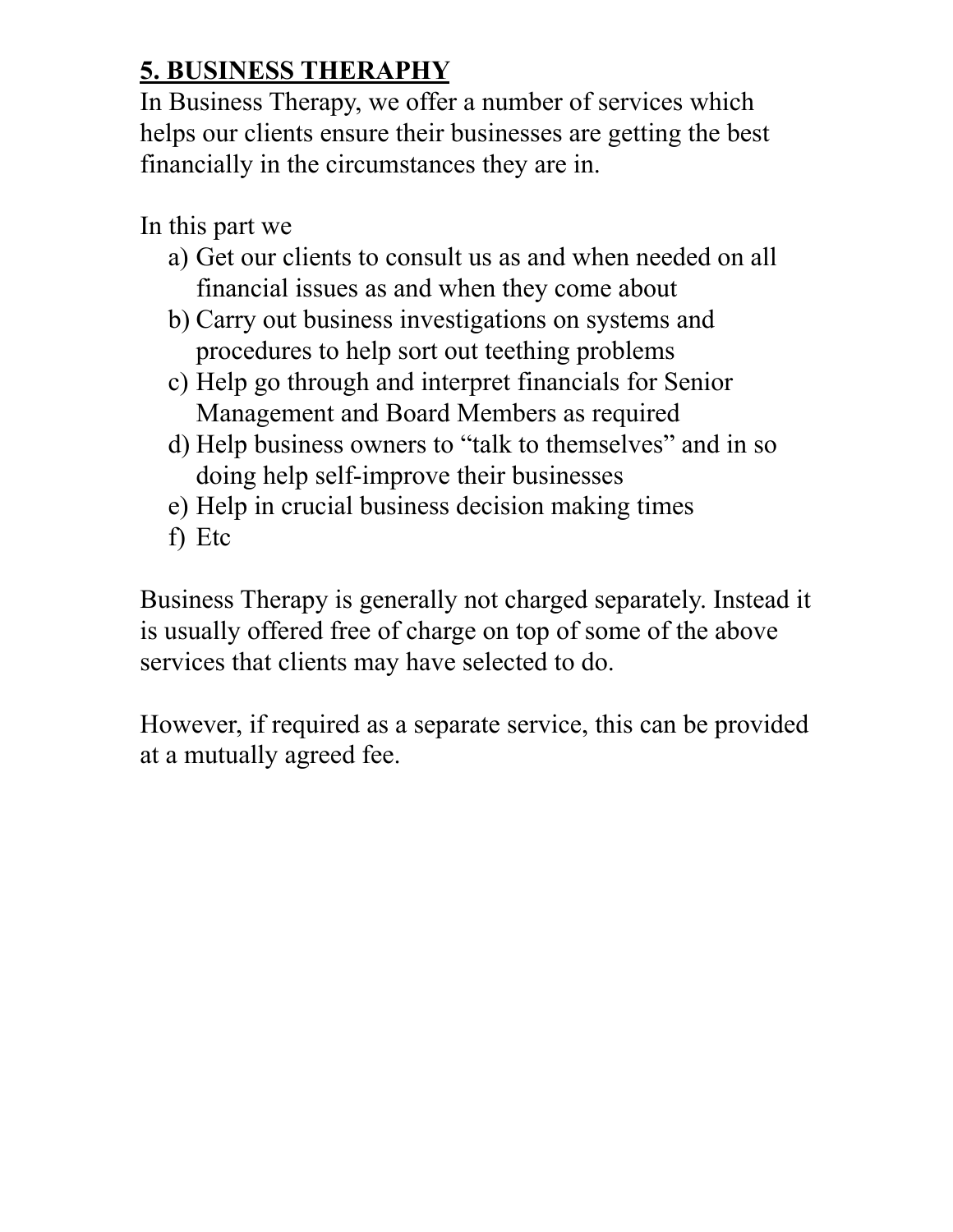#### **WORK DONE PROFILE**

Finally, below please do find our Client listing showing the major jobs done by AR Limited. They can be contacted to verify the quality of the work done by us.

| <b>CLIENTS</b>                                                  | <b>CLIENTS</b><br><b>BUSINESS</b>                          | <b>STATUS</b>   | <b>WORK DONE</b><br><b>DESCRIPTION</b>      | <b>PACKAGE USED</b> |
|-----------------------------------------------------------------|------------------------------------------------------------|-----------------|---------------------------------------------|---------------------|
| <b>BUSINESS NETWORK</b><br>INTERNATIONAL (U)<br>LTD             | <b>REFERRAL</b><br><b>NETWORKING</b><br><b>COMPANY</b>     | <b>ON-GOING</b> | <b>RUNNING OF</b><br><b>ACCOUNTS SYSTEM</b> | <b>QUICKBOOKS</b>   |
| ELITE COMPUTERS (U)<br><b>LTD</b>                               | APPLE AGENT IN<br><b>UGANDA</b>                            | ON-GOING        | <b>RUNNING OF</b><br><b>ACCOUNTS SYSTEM</b> | <b>TALLY</b>        |
| SPOTCLEAN<br>DRYCLEANERS LTD                                    | DRY CLEANERS                                               | ON-GOING        | <b>RUNNING OF</b><br><b>ACCOUNTS SYSTEM</b> | <b>QUICKBOOKS</b>   |
| <b>TERRAIN PLANT LTD</b>                                        | <b>GENERATOR</b><br><b>IMPORTER &amp; SELLER</b>           | ON-GOING        | <b>RUNNING OF</b><br><b>ACCOUNTS SYSTEM</b> | <b>QUICKBOOKS</b>   |
| <b>ACCESS FREIGHT</b><br><b>SERVICES</b>                        | <b>CLEARING AND</b><br><b>FORWARDING FIRM</b>              | ON-GOING        | <b>CONSULTANCY</b>                          | <b>QUICKBOOKS</b>   |
| AFRICA FM (RADIO<br>SIMBA)                                      | <b>RADIO STATION</b>                                       | <b>ON-GOING</b> | <b>CONSULTANCY</b>                          | <b>QUICKBOOKS</b>   |
| AIKAN UGANDA<br>LIMITED                                         | <b>HUMAN RESOURCE</b><br><b>CONSULTANTS</b>                | <b>ON-GOING</b> | <b>CONSULTANCY</b>                          | <b>QUICKBOOKS</b>   |
| <b>ANDREW WOMMACK</b><br><b>MINISTRIES</b>                      | <b>RELIGIOUS</b><br><b>BOOKSHOP</b>                        | <b>ON-GOING</b> | <b>CONSULTANCY</b>                          | <b>QUICKBOOKS</b>   |
| <b>BARAN TELECOM</b><br>NETWORKS (U) LTD                        | <b>COMPANY</b><br>CONTRACTED TO LAY<br><b>FIBRE CABLES</b> | <b>ON-GOING</b> | <b>CONSULTANCY</b>                          | <b>QUICKBOOKS</b>   |
| <b>CHARIS BIBLE</b><br><b>COLLEGE</b>                           | <b>BIBLE TEACHING</b><br><b>SCHOOL</b>                     | ON-GOING        | <b>CONSULTANCY</b>                          | <b>QUICKBOOKS</b>   |
| <b>G&amp;C TOURS &amp; TRAVEL</b>                               | <b>TOURS &amp; TRAVEL</b><br><b>COMPANY</b>                | <b>ON-GOING</b> | <b>CONSULTANCY</b>                          | <b>QUICKBOOKS</b>   |
| HIGH RATIO 4X4 LTD                                              | <b>CAR REPAIR</b><br><b>WORKSHOP</b>                       | <b>ON-GOING</b> | <b>CONSULTANCY</b>                          | <b>QUICKBOOKS</b>   |
| <b>IMPACT CARBON</b>                                            | NGO DEALING WITH<br><b>ENERGY</b><br><b>CONSERVATION</b>   | <b>ON-GOING</b> | <b>CONSULTANCY</b>                          | <b>QUICKBOOKS</b>   |
| <b>IMPACT WATER</b>                                             | NGO DEALING WITH<br>SAFE WATER TO<br><b>SCHOOLS</b>        | <b>ON-GOING</b> | <b>CONSULTANCY</b>                          | <b>QUICKBOOKS</b>   |
| KAJJANSI FLYING<br><b>SCHOOL</b>                                | FLYING SCHOOOL IN<br><b>KAJANSI</b>                        | ON-GOING        | <b>CONSULTANCY</b>                          | <b>QUICKBOOKS</b>   |
| KAMPALA AEROCLUB<br><b>AND FLIGHT TRAINING</b><br><b>CENTRE</b> | <b>AIRCRAFT</b><br><b>OPERATIONS</b>                       | <b>ON-GOING</b> | <b>CONSULTANCY</b>                          | <b>QUICKBOOKS</b>   |
| KAMPALA EXECUTIVE<br>AVIATION                                   | <b>AIRCRAFT</b><br><b>OPERATIONS</b>                       | <b>ON-GOING</b> | <b>CONSULTANCY</b>                          | <b>QUICKBOOKS</b>   |
| <b>KARIBU GUEST</b><br><b>HOUSE</b>                             | <b>GUEST HOUSE</b>                                         | <b>ON-GOING</b> | CONSULTANCY                                 | <b>QUICKBOOKS</b>   |
| LA CARA                                                         | <b>COSMETICS SHOP</b>                                      | ON-GOING        | <b>CONSULTANCY</b>                          | QUICKBOOKS          |
| LACAM LODGE                                                     | LODGE IN SIPI FALLS                                        | ON-GOING        | <b>CONSULTANCY</b>                          | <b>QUICKBOOKS</b>   |
| LIGHTHOUSE TV<br><b>UGANDA</b>                                  | CHRISTIAN<br><b>TELEVISION</b><br><b>COMPANY</b>           | ON-GOING        | <b>CONSULTANCY</b>                          | <b>QUICKBOOKS</b>   |
| LIQUID SILK LIMITED                                             | <b>BAR AND</b><br><b>RESTAURANT</b>                        | ON-GOING        | <b>CONSULTANCY</b>                          | <b>QUICKBOOKS</b>   |
| <b>MMAKS ADVOCATES</b>                                          | LEGAL ADVOCATES                                            | ON-GOING        | <b>CONSULTANCY</b>                          | <b>QUICKBOOKS</b>   |
| <b>MEDIA ANALYSIT</b>                                           | PR COMMUNICATIONS<br><b>COMPANY</b>                        | ON-GOING        | <b>CONSULTANCY</b>                          | QUICKBOOKS          |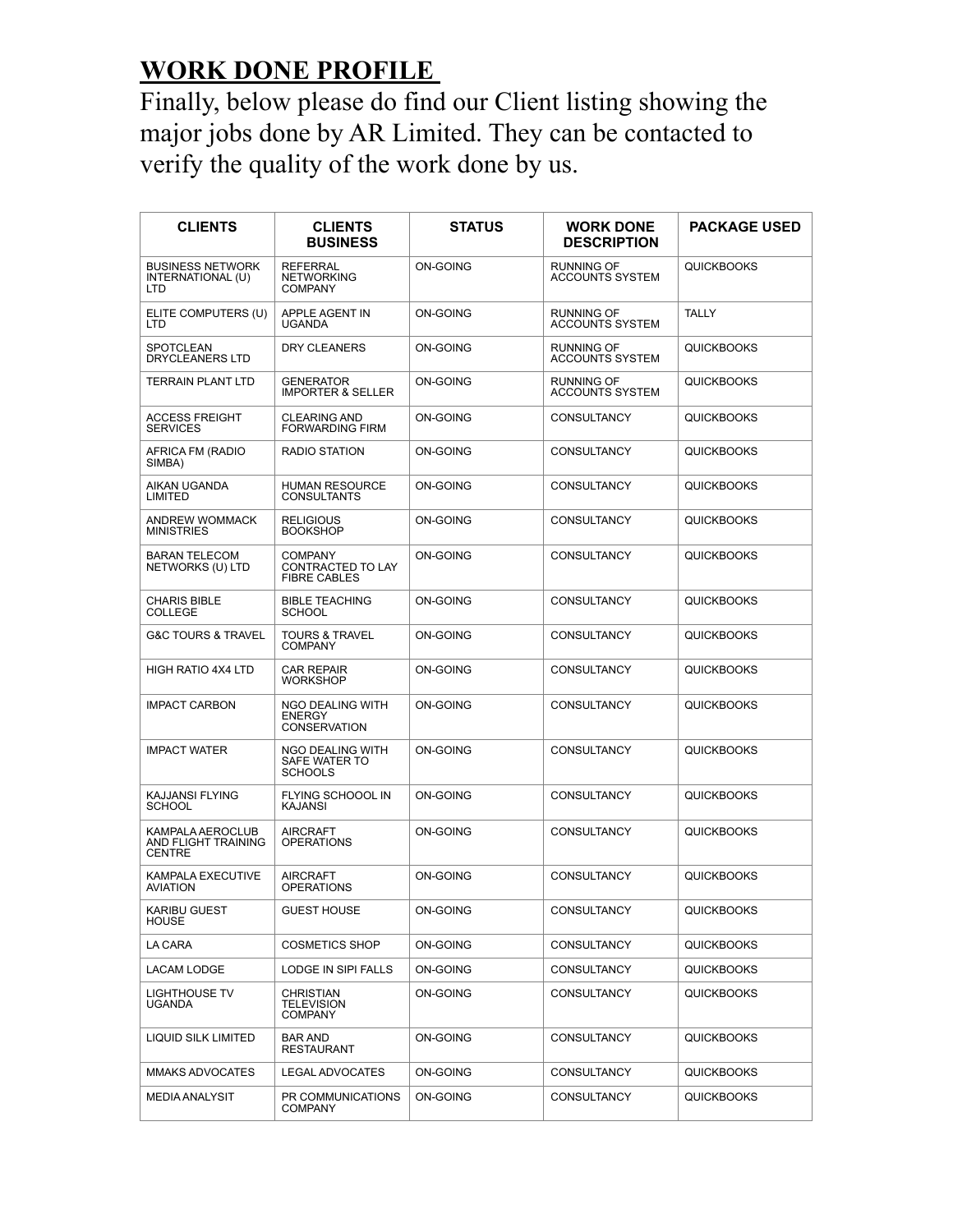| PERFORMANCE<br><b>FURNISHINGS LIMITED</b>       | <b>FURNITURE COMPANY</b>                          | ON-GOING        | CONSULTANCY                                                 | <b>QUICKBOOKS</b> |
|-------------------------------------------------|---------------------------------------------------|-----------------|-------------------------------------------------------------|-------------------|
| <b>SILK EVENTS LIMITED</b>                      | <b>EVENTS</b><br>MANAGEMENT<br><b>COMPANY</b>     | <b>ON-GOING</b> | <b>CONSULTANCY</b>                                          | <b>QUICKBOOKS</b> |
| <b>SKY SAFARIS LTD</b>                          | TOUR AND TRAVEL<br><b>COMPANY</b>                 | <b>ON-GOING</b> | <b>CONSULTANCY</b>                                          | <b>QUICKBOOKS</b> |
| <b>SUNSHINE PROJECTS</b><br><b>LTD</b>          | CONSULTANCY<br><b>COMPANY</b>                     | <b>ON-GOING</b> | <b>CONSULTANCY</b>                                          | IN HOUSE          |
| TAURUS TOURS AND<br>TRAVEL                      | TOUR AND TRAVEL<br><b>COMPANY</b>                 | <b>ON-GOING</b> | CONSULTANCY                                                 | <b>QUICKBOOKS</b> |
| THE CLINIC AT THE<br>MALL                       | <b>GENERAL</b><br><b>OUTPATIENT CLINIC</b>        | <b>ON-GOING</b> | <b>CONSULTANCY</b>                                          | <b>QUICKBOOKS</b> |
| TRAVEL 2 UGANDA                                 | TOUR AND TRAVEL<br><b>COMPANY</b>                 | ON-GOING        | <b>CONSULTANCY</b>                                          | <b>QUICKBOOKS</b> |
| ADRIKO & KARUGABA<br><b>ADVOCATES</b>           | <b>LEGAL ADVOCATES</b>                            | <b>COMPLETE</b> | <b>SET-UP &amp; RUNNING</b><br>OF ACCOUNTS<br><b>SYSTEM</b> | <b>QUICKBOOKS</b> |
| A.F.MPANGA<br><b>ADVOCATES</b>                  | LEGAL ADVOCATES                                   | <b>COMPLETE</b> | <b>SET-UP &amp; RUNNING</b><br>OF ACCOUNTS<br><b>SYSTEM</b> | <b>QUICKBOOKS</b> |
| AFRICA<br><b>BROADCASTING</b><br><b>NETWORK</b> | <b>TELEVISION STATION</b>                         | <b>COMPLETE</b> | <b>SET-UP &amp; RUNNING</b><br>OF ACCOUNTS<br><b>SYSTEM</b> | TALLY             |
| AFRICA FM (RADIO<br>SIMBA)                      | <b>RADIO STATION</b>                              | <b>COMPLETE</b> | SET-UP & RUNNING<br>OF ACCOUNTS<br><b>SYSTEM</b>            | <b>QUICKBOOKS</b> |
| <b>AFRICAN ORIENTAL</b><br><b>ENTERPRISES</b>   | TRADING COMPANY                                   | <b>COMPLETE</b> | <b>SET-UP &amp; RUNNING</b><br>OF ACCOUNTS<br><b>SYSTEM</b> | <b>QUICKBOOKS</b> |
| BYENKYA KIHIKA & CO.<br><b>ADVOCATES</b>        | <b>LEGAL ADVOCATES</b>                            | <b>COMPLETE</b> | <b>SET-UP &amp; RUNNING</b><br>OF ACCOUNTS<br><b>SYSTEM</b> | <b>QUICKBOOKS</b> |
| <b>CAREER INSTITUTE</b>                         | TOURISM AND<br>CATERING SCHOOL                    | <b>COMPLETE</b> | <b>SET-UP &amp; RUNNING</b><br>OF ACCOUNTS<br><b>SYSTEM</b> | <b>QUICKBOOKS</b> |
| <b>CELLULAR SERVICE</b><br>LOGISTICS (U) LTD    | MTN DEALER/MOBLE<br>PHONE REPAIR<br><b>CENTRE</b> | <b>COMPLETE</b> | <b>SET-UP &amp; RUNNING</b><br>OF ACCOUNTS<br><b>SYSTEM</b> | <b>QUICKBOOKS</b> |
| <b>CENCO AFRICA LTD</b>                         | OUTDOOR<br><b>ADVERTISING</b><br><b>AGENCY</b>    | <b>COMPLETE</b> | <b>SET-UP &amp; RUNNING</b><br>OF ACCOUNTS<br><b>SYSTEM</b> | <b>QUICKBOOKS</b> |
| <b>CLEAN POWER</b><br><b>SYSTEMS</b>            | PROVISION OF<br>POWER SOLUTIONS<br>TO NETWORKS    | <b>COMPLETE</b> | <b>SET-UP &amp; RUNNING</b><br>OF ACCOUNTS<br>SYSTEM        | <b>QUICKBOOKS</b> |
| <b>COMNET SERVICES</b>                          | COMMUNICATIONS<br><b>MEDIA</b>                    | <b>COMPLETE</b> | SET-UP & RUNNING<br>OF ACCOUNTS<br><b>SYSTEM</b>            | <b>QUICKBOOKS</b> |
| DR. MWANIKA (I.M.C.<br><b>DENTAL CLINIC)</b>    | <b>DENTAL CLINIC</b>                              | <b>COMPLETE</b> | SET-UP & RUNNING<br>OF ACCOUNTS<br>SYSTEM                   | <b>QUICKBOOKS</b> |
| DR.OKELLO DENTAL<br><b>CLINIC</b>               | <b>DENTAL CLINIC</b>                              | <b>COMPLETE</b> | SET-UP & RUNNING<br>OF ACCOUNTS<br><b>SYSTEM</b>            | <b>QUICKBOOKS</b> |
| <b>FIRMCOM</b><br><b>INVESTMENTS</b>            | <b>GENERAL BUSINESS</b><br>TRADERS                | <b>COMPLETE</b> | SET-UP & RUNNING<br>OF ACCOUNTS<br><b>SYSTEM</b>            | <b>QUICKBOOKS</b> |
| <b>GORILLAND SAFARIS</b>                        | TOURS & TRAVEL<br><b>COMPANY</b>                  | <b>COMPLETE</b> | SET-UP & RUNNING<br>OF ACCOUNTS<br><b>SYSTEM</b>            | <b>QUICKBOOKS</b> |
| I.G. INVEST (U) LTD                             | AGRI-FARMING                                      | <b>COMPLETE</b> | SET-UP & RUNNING<br>OF ACCOUNTS<br>SYSTEM                   | <b>QUICKBOOKS</b> |
| <b>INNOVATION FOR</b><br>POVERTY ACTION         | NGO DEALING WITH<br><b>POVERTY</b>                | <b>COMPLETE</b> | SET-UP & RUNNING<br>OF ACCOUNTS<br><b>SYSTEM</b>            | QUICKBOOKS        |
| JOYCE MEYER<br><b>MINISTRIES</b>                | RELIGIOUS<br>BOOKSHOP                             | <b>COMPLETE</b> | SET-UP & RUNNING<br>OF ACCOUNTS<br>SYSTEM                   | <b>QUICKBOOKS</b> |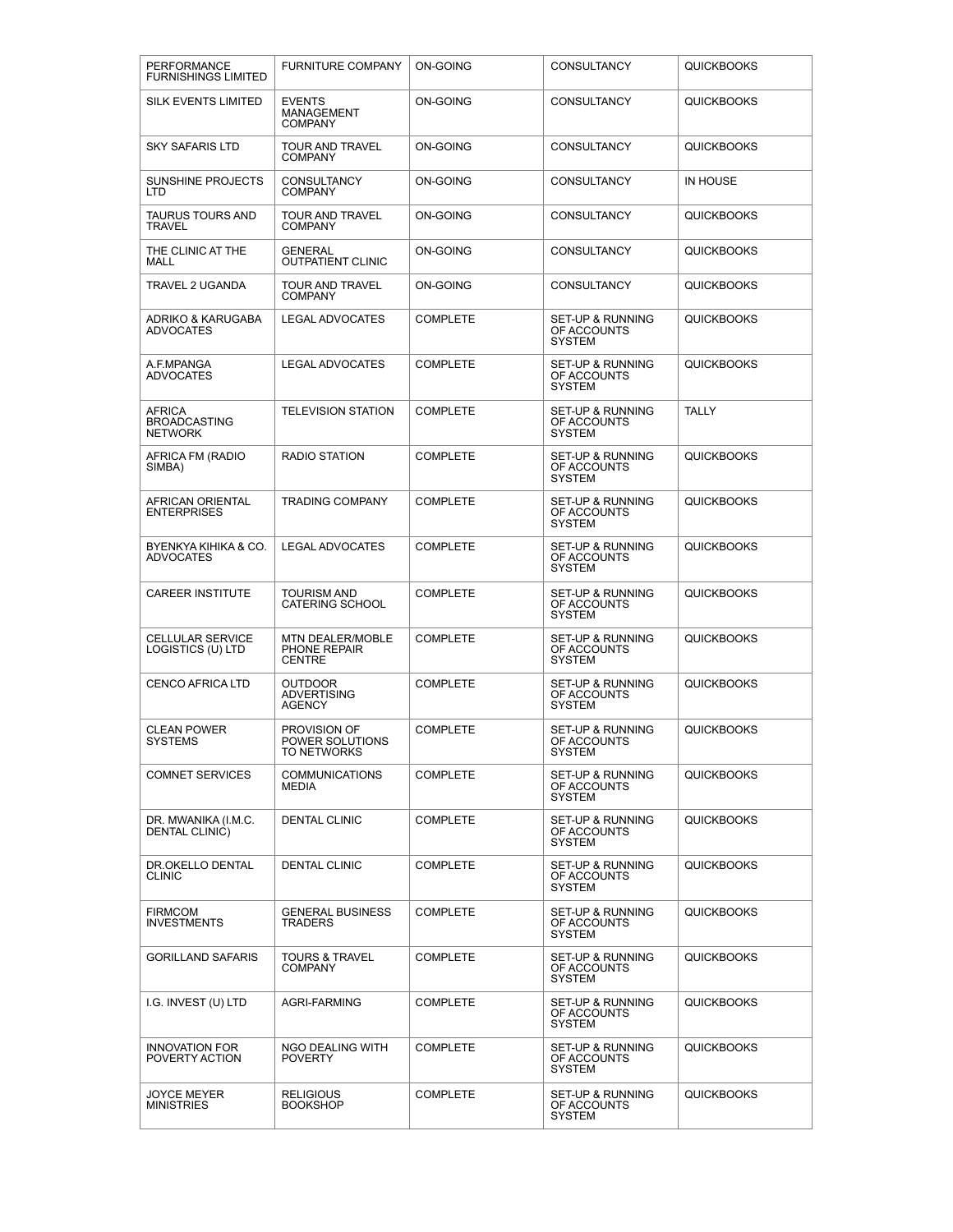| <b>KASIYRE AND</b><br><b>BYARUHANGA</b><br><b>ADVOCATES</b> | <b>LEGAL ADVOCATES</b>                                            | <b>COMPLETE</b> | <b>SET-UP &amp; RUNNING</b><br>OF ACCOUNTS<br><b>SYSTEM</b> | <b>QUICKBOOKS</b> |
|-------------------------------------------------------------|-------------------------------------------------------------------|-----------------|-------------------------------------------------------------|-------------------|
| KIWANUKA &<br><b>KARUGIRE</b><br><b>ADVOCATES</b>           | <b>LEGAL ADVOCATES</b>                                            | <b>COMPLETE</b> | <b>SET-UP &amp; RUNNING</b><br>OF ACCOUNTS<br><b>SYSTEM</b> | <b>QUICKBOOKS</b> |
| KNIGHT FRANK (U)<br>LTD.                                    | PROPERTY AGENTS                                                   | <b>COMPLETE</b> | <b>SET-UP &amp; RUNNING</b><br>OF ACCOUNTS<br><b>SYSTEM</b> | <b>QUICKBOOKS</b> |
| LITTLE SWANS<br>LIMITED                                     | <b>NURSERY SCHOOL</b>                                             | <b>COMPLETE</b> | <b>SET-UP &amp; RUNNING</b><br>OF ACCOUNTS<br><b>SYSTEM</b> | <b>QUICKBOOKS</b> |
| <b>LOGIX LIMITED</b>                                        | COMMUNICATIONS &<br><b>SECURITY SUPPLY</b>                        | <b>COMPLETE</b> | <b>SET-UP &amp; RUNNING</b><br>OF ACCOUNTS<br><b>SYSTEM</b> | <b>QUICKBOOKS</b> |
| PROFIN UGANDA<br>LIMITED                                    | <b>FINANCIAL SERVICES</b><br><b>COMPANY</b>                       | <b>COMPLETE</b> | SET-UP & RUNNING<br>OF ACCOUNTS<br><b>SYSTEM</b>            | <b>QUICKBOOKS</b> |
| THE ORTHODONTIST                                            | <b>ORTHODONTIST</b><br><b>PRACTICE</b>                            | <b>COMPLETE</b> | <b>SET-UP &amp; RUNNING</b><br>OF ACCOUNTS<br><b>SYSTEM</b> | <b>QUICKBOOKS</b> |
| <b>SHARP ELECTRONICS</b>                                    | <b>COMMUNICATIONS</b><br><b>COMPANY</b>                           | <b>COMPLETE</b> | <b>SET-UP &amp; RUNNING</b><br>OF ACCOUNTS<br><b>SYSTEM</b> | <b>QUICKBOOKS</b> |
| <b>SMS MEDIA UGANDA</b><br>LIMITED                          | <b>COMPANY DEALING</b><br><b>WITH SMS INFO</b><br><b>SERVICES</b> | <b>COMPLETE</b> | <b>SET-UP &amp; RUNNING</b><br>OF ACCOUNTS<br><b>SYSTEM</b> | <b>QUICKBOOKS</b> |
| <b>STEAK OUT</b>                                            | <b>BAR AND</b><br>RESTAURANT                                      | <b>COMPLETE</b> | <b>SET-UP &amp; RUNNING</b><br>OF ACCOUNTS<br><b>SYSTEM</b> | <b>QUICKBOOKS</b> |
| <b>SWIPCO</b>                                               | <b>GOVERNMENT</b><br><b>PROCUREMENT</b><br><b>COMPANY</b>         | <b>COMPLETE</b> | <b>SET-UP &amp; RUNNING</b><br>OF ACCOUNTS<br><b>SYSTEM</b> | <b>QUICKBOOKS</b> |
| <b>TRUE AFRICAN</b>                                         | SMS MESSAGING<br>COMPANY (197 ON<br>MTN)                          | <b>COMPLETE</b> | <b>SET-UP &amp; RUNNING</b><br>OF ACCOUNTS<br><b>SYSTEM</b> | <b>QUICKBOOKS</b> |
| <b>UNOPHONE</b>                                             | <b>MOBILE PHONE</b><br><b>DEALERS</b>                             | <b>COMPLETE</b> | <b>SET-UP &amp; RUNNING</b><br>OF ACCOUNTS<br><b>SYSTEM</b> | <b>QUICKBOOKS</b> |
| CAR & GENERAL (U)<br><b>LTD</b>                             | <b>TRADING COMPANY</b>                                            | <b>COMPLETE</b> | SET-UP OF ACCOUNTS<br><b>SYSTEM</b>                         | <b>QUICKBOOKS</b> |